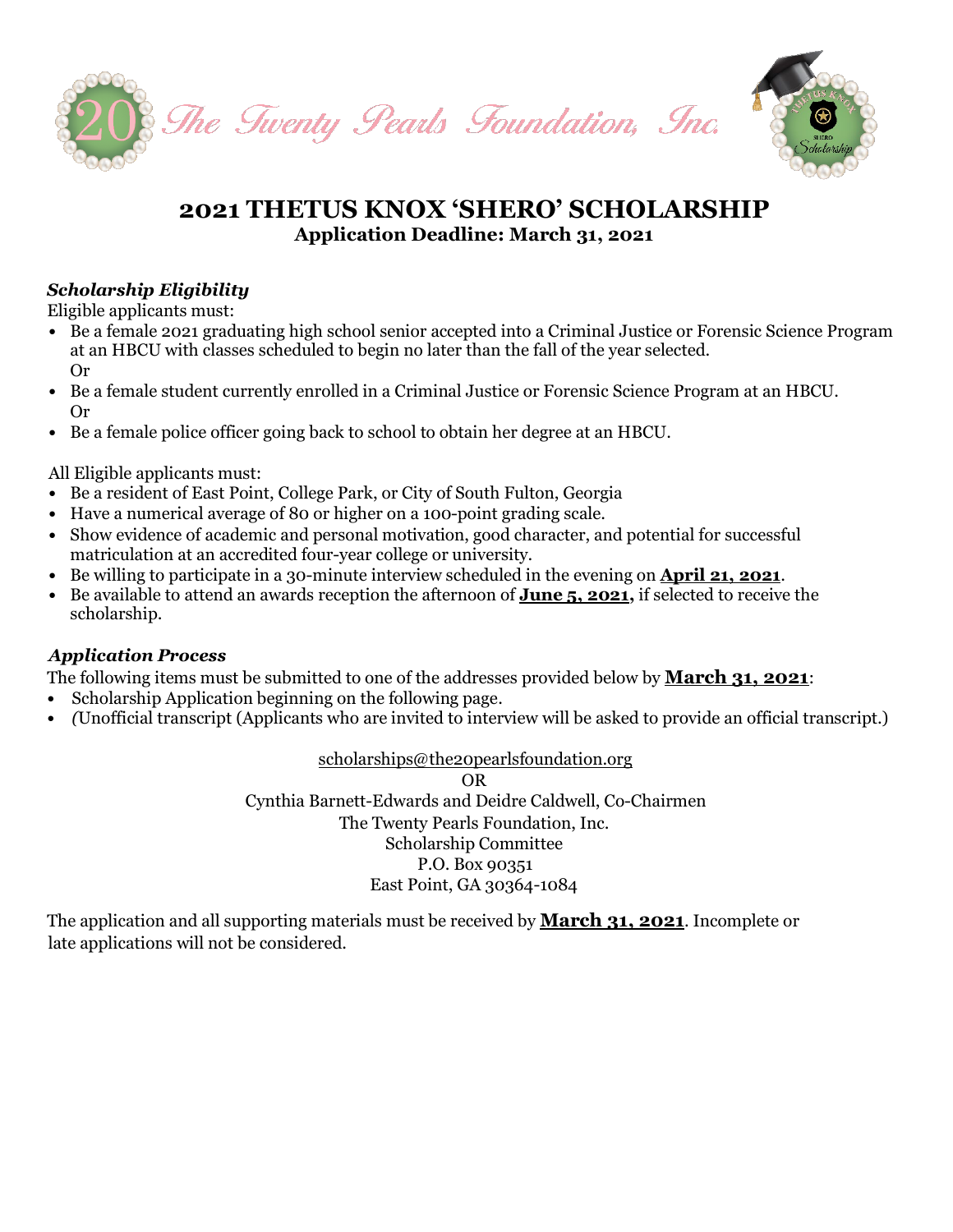# **2021 Thetus Knox 'Shero' Academic Scholarship Application Deadline: March 31, 2021**

Please type all information directly on this form. You may attach a resume or additional sheets if necessary.

#### *I. General Information*

| E-Mail Address |  |
|----------------|--|
|                |  |
|                |  |
|                |  |
|                |  |

#### *II. Extracurricular Activities*

List current and former extracurricular activities, dates of participation, and any offices you held. Include high school and/or college, community, and religious activities.

| Activity | Dates of Participation |
|----------|------------------------|
|          |                        |
|          |                        |
|          |                        |
|          |                        |
|          |                        |
|          |                        |
|          |                        |
|          |                        |
|          |                        |
|          |                        |